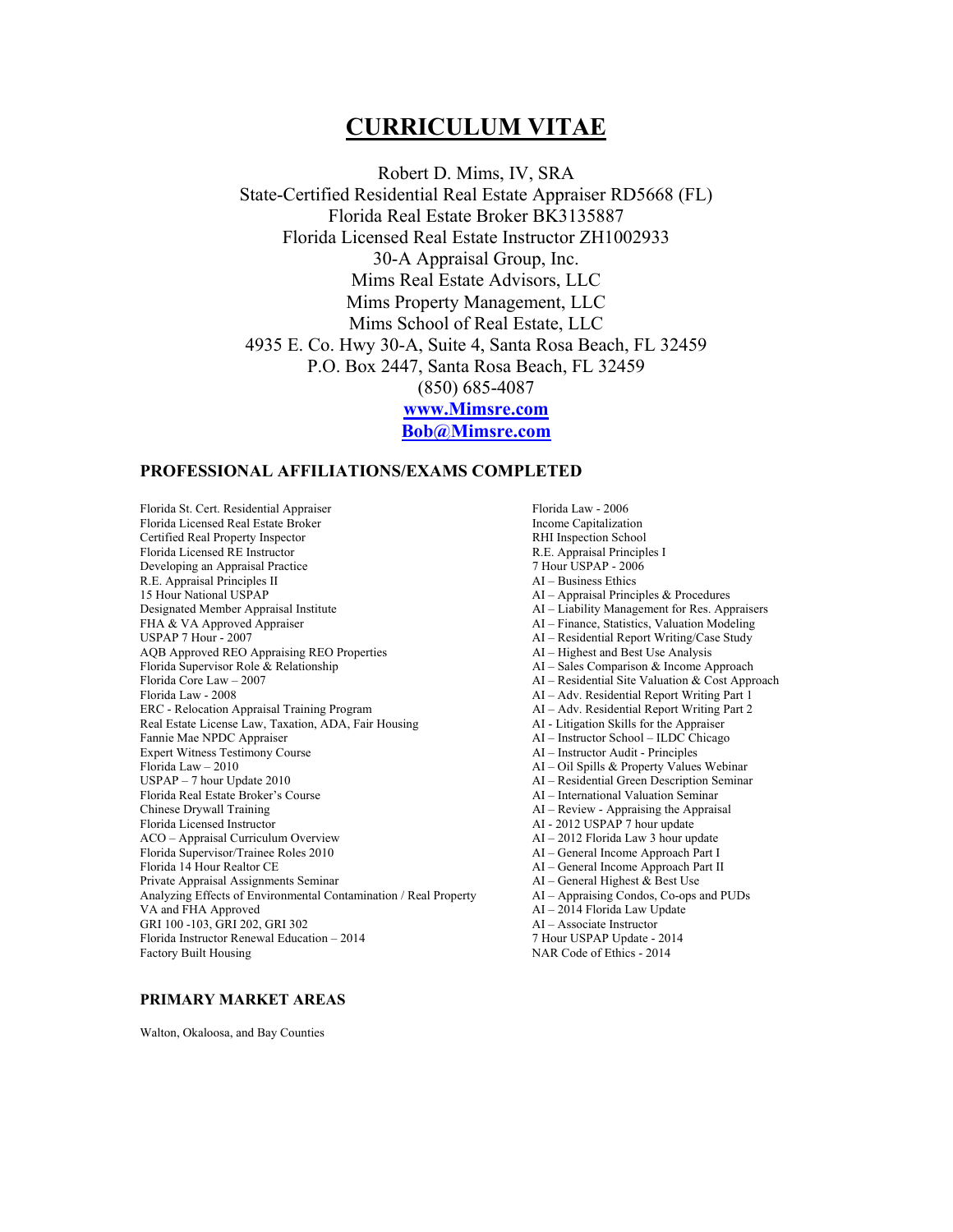# **EDUCATIONAL BACKGROUND**

Northwest Florida State College, Niceville, FL, 2011, Bachelor's Degree, Project Management

## **PROFESSIONAL BACKGROUND**

2006 to Present – Owner/President 30-A Appraisal Group, Inc., Santa Rosa Beach, FL 2003 to 2006 – Appraiser, Southern Values, Inc., Panama City, Florida 2012 to Present – Broker/Owner Mims Real Estate Advisors, LLC, Santa Rosa Beach, FL 2012 to Present – Owner/President Mims Property Management, LLC, Freeport, FL Appraisal Institute - SRA Designated Member Appraisal Institute - National Admissions and Designation Qualification Committee (ADQC) – 4 Year Appointment Appraisal Institute – ADQC Project Team Leader CE Workgroup Appraisal Institute – ADQC Review Designation Project Team Appraisal Institute - ADQC – Vice-Chair 2013 Appraisal Institute - Northwest Florida Chapter Board of Directors Appraisal Institute – 2012 Northwest Florida Chapter Vice-President Appraisal Institute – 2012 Region X Representative Appraisal Institute - Associate Guidance Subcommittee Appraisal Institute – Associate Instructor Expert Witness – Okaloosa, Bay and Walton Counties – Partial List Judges: Wells, Laporte, White, Rasmussen, Green, Flowers, McClellan, & Costello ECAR MLS Rules & Ethics Committee – 2008 through 2011 Board of Trustee – Child Guardians Inc. for Florida's First Judicial Circuit Member – Florida Home Builders Association, National Home Builders Association & BIA (Okaloosa & Walton Counties)

#### **ASSIGNMENT TYPES**

### **Commercial**

Subdivision Vacant Land Retail Office Building<br>Mixed Use Townhome Device and Townhome Device and Townhome Device and Townhome Device and Townhome Device and Town Condominium Development Warehouse

#### **Residential**

- Litigation Expert Witness **Private Wealth Clients**<br>
Litigation Support **Consulting** Litigation - Support Litigation – Depositions Demographic Analysis Refinance Appraisal Consulting<br>
Small Income Properties **Appraisal Construction / Draw**<br>
Construction / Draw Small Income Properties<br>OIS Complex High-Dollar Residential **Duplex** Detached SFR Triplex Detached SFR<br>
Condominiums<br>
Cuadplex<br>
Ouadplex Condominiums Vacant Gulf Front Acreage Bay Front<br>
Multi-family Sound Front<br>
Sound Front Multi-family Duplex Harbor Front Canal Front Canal Front Canal Front Canal Front Canal Front Canal Front Canal Front Canal Front Income / Expense Pass Front<br>
Rural properties experiences<br>
Rural properties Rural properties REO Appraisal Review<br>Attached SFR PUDs Attached SFR FHA & VA Retrospective Final Inspection **Prospective**<br>Taxation **Prospective**<br>Modular Ho Taxation Modular Homes<br>
Insurance Special Asset Divorce Fortified Homes Marketability Studies
- Townhome Development<br>Light Industrial

Diminution in Value including Stigma Rent Analysis Canal Front<br>Pass Front Special Asset